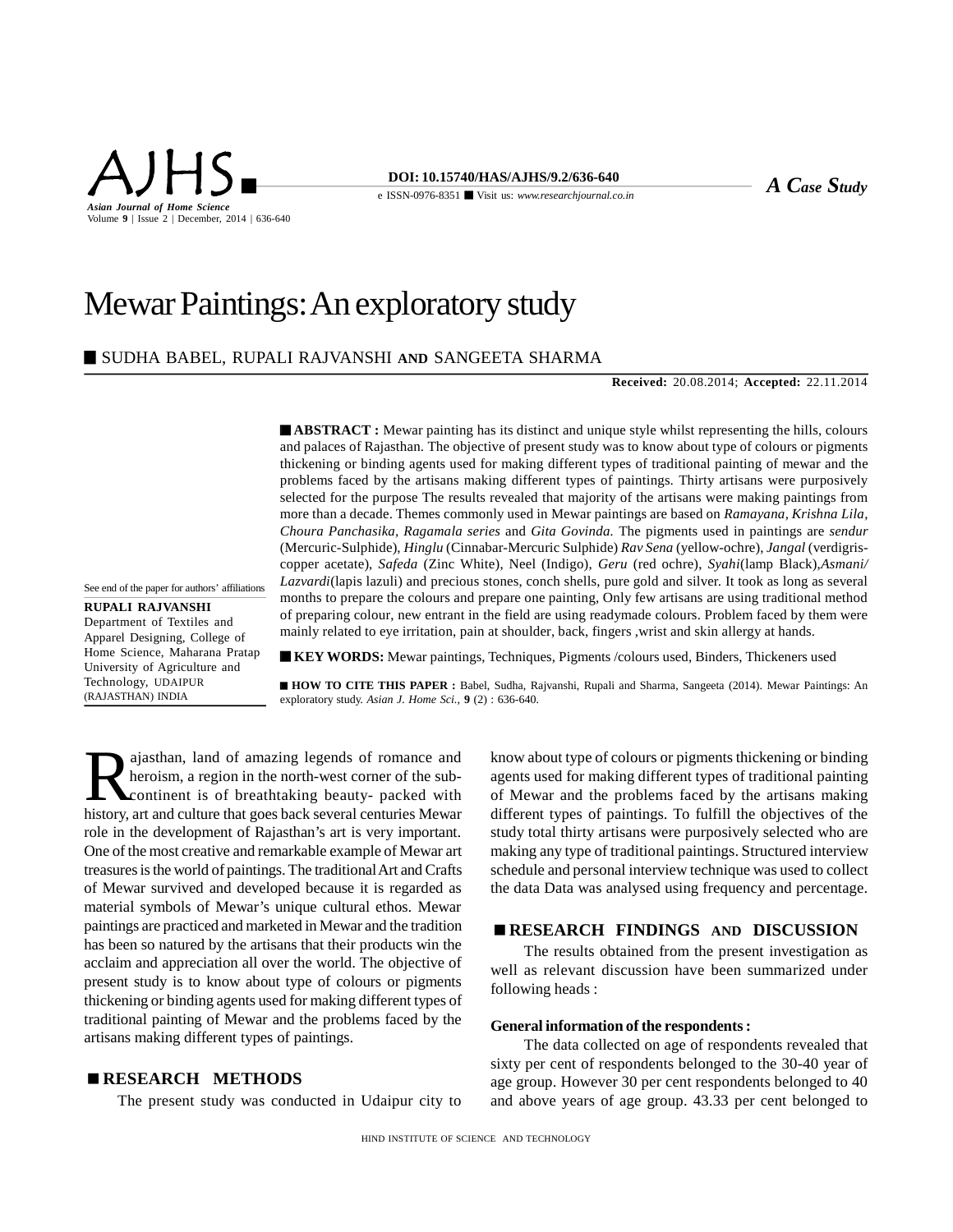general caste. Equal per cent had medium and large family size  $(40\%)$ .

The data pertaining to education revealed that all the respondents were educated. 36.67 per cent of the respondents were graduated while nearly 27 per cent respondents were higher secondary pass. Forty per cent of respondents belonged to income range of Rs. 10,000- 20,000 per month followed by ten Per cent respondents in the range of above Rs. 20,000 Per month. Remaining 26.6 per cent respondents belonged to income range of Rs. 5,000- 10,000 per month. Majority of the respondents were married. Painting was the sole source of income 53.33 per cent while rest were also working as tourist guide and doing service.

It is apparent from the table that 33.33 per cent respondents were found to be associated with this craft for more than 20 years, and 50 per cent respondents from last 10- 20 years. Remaining 6.67 per cent respondents were associated with this craft from last 10 year. It shows that all the respondents were practicing this craft from more than one decade.

It was found that one third of the respondents (33.33 %) spent 8-10 hours in a day, followed by 40 per cent respondents who worked 6-8 hours per day.

For majority of the respondents that art of painting is their ancestral work. While interviewing the respondents, it was found that they had not undergone any special training to learn this art and all the skills of profession had been acquired from their family members like father, elder brothers and each artist trained by the method of learning by doing. Thus it can be said that the art of painting is practiced by family members and taught to next generation by elder member of family. It was revealed that 73.33per cent respondents were inspired from their family occupation and rest 26.67 per cent respondents were inspired by themselves due to their own interest and choose this art as their profession.

Regarding type of paintings made it was revealed that 37.70 per cent were making miniature painting 30 per cent wall painting , 33.33 per cent Pichwai and 37.70 per cent all the paintings. It was reported by the painters that if they receive the order they can make all the type of paintings.

#### **Themes commonly used in different types of painting:**

Cent per cent respondents reported that commonly used themes of Painting are court scenes, scenes of dancing, music parties, gardens, forests, palaces, hills, valleys, life of lord Krishna, love Scenes, hunting scenes, animal fights etc. Paintings are mostly inspired from *Raslela, Ragmala, Geeta Govinda, Ramanayana* and *Bagvat Purana.* and various other festivals like Holi, Diwali, Durga pooja, and Dassehra were painted.

## **Process of painting :**

It is standard procedure for painting, cent per cent

artisans used this process. Researcher observed that artists used following common steps *i.e*.

The support needs to be absorbent, strong and flexible for a good quality painting. For this purpose Khadi was used in ancient times which was later shifted to machine made cotton cloth. The basic requirement of the fabric was that it should be loose, which means it is not tightly woven. The reason being that when a tightly woven cloth is used for painting, the paint along with the adhesive doesn't seep in the fibres properly thereby giving lack of adhesion. Whereas a loosely woven cloth will provide enough space within the fibres for colours and sizing to penetrate easily giving a good adhesion.

Once the cloth is selected, it is sized with maida (fine wheat flour paste). In the absence of maida only wheat flour was also used as a sizing material. Sizing was also done with Ararot. It was also reported by some of the artist that a small amount of animal glue (Sares), obtained from camel's skin, was also added to the sizing material and the addition of which gave good strength to the cloth and also help to keep it straight, sizing is applied to cover the irregularities of the cloth. There are two main functions of sizing; the first being that it prevents colours running into each other and do not bleed, secondly, it is applied to make the cloth wrinkle free, as a smooth surface is essential for the easy movement of brush and to obtain the uniformity of colours. Once the sizing is dry, which takes two to three hours. It is then kept flat on the work surface for the initial drawing.

The next step is the preparation of the sketch. The painter makes a primary sketch of the figure outlines on a piece of paper/ fabric. These are then corrected and made bolder and more accurate. Thereafter, the sketch is traced on the tracing paper, and the outlines are lightly punctured. This stencil sorts is placed over a fresh piece of paper, and rubbed with a black pigment, such that the ink gets transferred to the paper through the pinholes. The dotted outline on the paper is then darkened with a paintbrush.

The next stage is the application of colour. First the human figures are painted. This is followed by the painting of animals and other components of the picture. The background is painted at last. Once the colours are applied, the embellishment begins. Floors, carpets, human figure are beautifully adorned with intricate detailing. Then, the outline of the figures is highlighted with a darker pigment. The penultimate step is the application of gold highlight, to give an appearance of richness.

Burnishing is the last stage. After the Painting is dried it is covered with butter paper and rubbed with a smooth oval shaped shell piece. The Painting surface becomes smooth and acquires a luster. There is an increase in the demand for an antique look. To antiquate the work, the artist uses potassium permanganate to dull the colours, resulting in an old-worn out look. The Painting is laid face down on a hard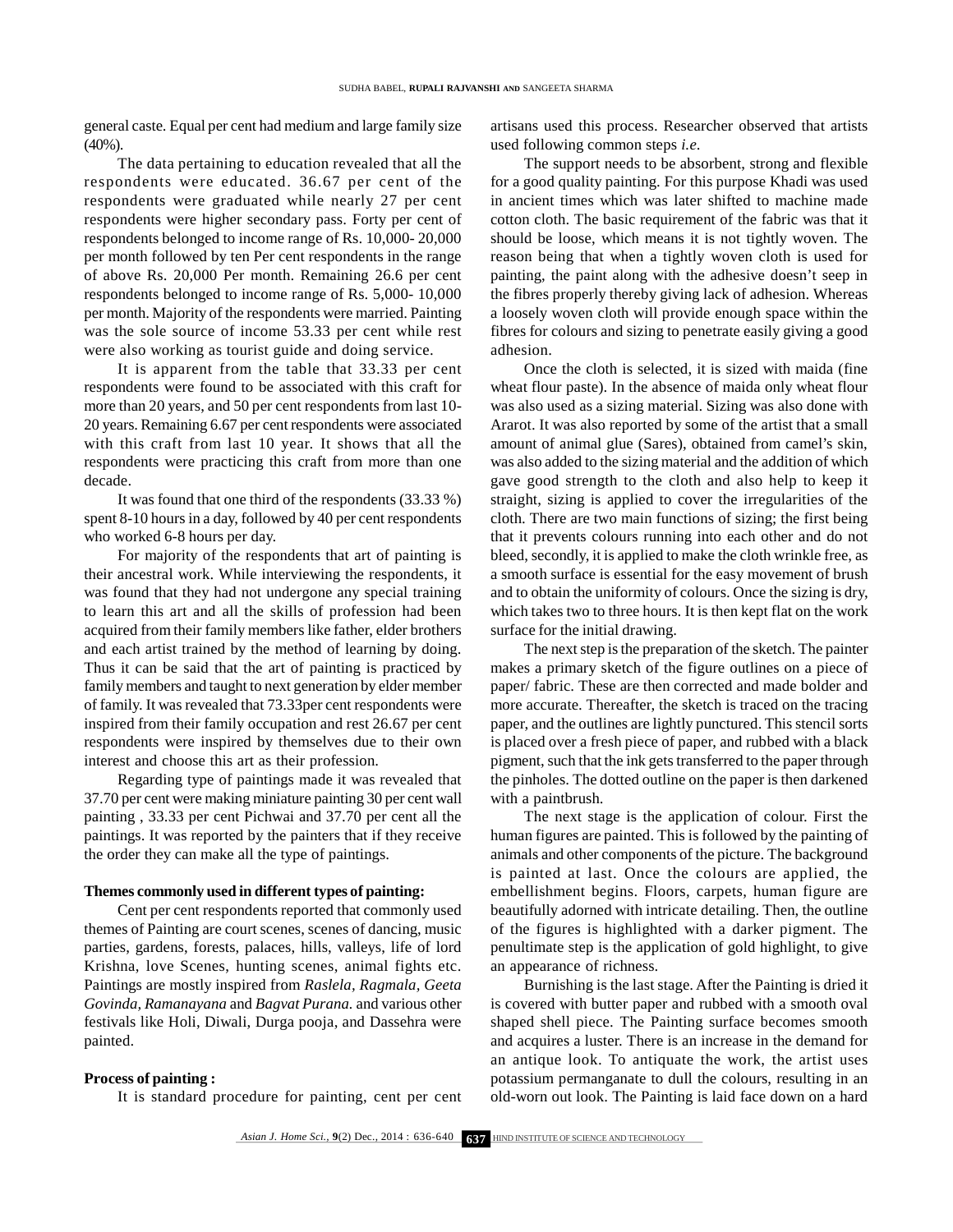surface, and an agate stone is used to stroke it firmly. This gives the Painting a uniform texture.

## **Binding agents used in making painting :**

Tamarind seed gum has been extensively used as a binding medium for cloth paintings. Tamarind gum is obtained by dipping the seeds in water and left over night. The outer covering of the seed is swelled and is peeled off. The seeds are then dried, ground to powder and again are soaked in water for one night. The seed powder becomes soft. They are then blended on a stone to a smooth paste, which is cooked with a certain amount of water until it forms a thick paste. It has a property to lumps and probably due to this thickening property; it has been extensively used as a binding medium for pigments

| Table 1 : General information of the respondents |                        |                           | $(n=30)$<br>No. of respondents |                          |
|--------------------------------------------------|------------------------|---------------------------|--------------------------------|--------------------------|
| Sr. No.                                          | Aspects                | Categories                | Frequency                      | Percentage               |
| 1.                                               | Age (in years)         | 20-30                     | 5                              | 6.67                     |
|                                                  |                        | 30-40                     | 16                             | 53.33                    |
|                                                  |                        | 40 and above              | 9                              | 30.00                    |
| 2.                                               | Caste                  | SC/ST                     | $\tau$                         | 23.33                    |
|                                                  |                        | Backward (OBC)            | 10                             | 33.33                    |
|                                                  |                        | General                   | 13                             | 43.33                    |
| 3.                                               | Family type            | Nuclear                   | 16                             | 53.33                    |
|                                                  |                        | Joint                     | 14                             | 46.67                    |
|                                                  | Family size            | Small (up to 4 members)   | 6                              | 20.00                    |
|                                                  |                        | Medium (5-8 members)      | 12                             | 40.00                    |
|                                                  |                        | Large (8 or more members) | 12                             | 40.00                    |
| 4.                                               | Education              | upto Primary              | 5                              | 6.67                     |
|                                                  |                        | upto Middle               | 6                              | 20.00                    |
|                                                  |                        | upto metric               | $\overline{\phantom{a}}$       | $\overline{\phantom{a}}$ |
|                                                  |                        | upto higher sec. school   | 8                              | 26.6                     |
|                                                  |                        | Graduate and above        | 11                             | 36.67                    |
| 5.                                               | Monthly income (Rs.)   | upto 5000                 | $\overline{\phantom{a}}$       | $\overline{\phantom{a}}$ |
|                                                  |                        | 5000-10000                | 8                              | 26.6                     |
|                                                  |                        | 10000-20000               | 12                             | 40.00                    |
|                                                  |                        | above 20000               | 10                             | 33.33                    |
| 6.                                               | Marital status         | Unmarried                 | 3                              | 10.0                     |
|                                                  |                        | Married                   | 27                             | 90.0                     |
| 7.                                               | Family occupation      | Painting                  | 16                             | 53.33                    |
|                                                  |                        | Tourist guide + painting  | 8                              | 26.67                    |
|                                                  |                        | Services + painting       | 6                              | 20.00                    |
|                                                  |                        | Others                    |                                |                          |
| 9.                                               | Work experience        | Past 10 years             | 5                              | 6.67                     |
|                                                  |                        | More than 10 years        | 15                             | 50.00                    |
|                                                  |                        | More than 20 years        | 10                             | 33.33                    |
| 10.                                              | Duration (hours/day)   | 8-10 hours                | 10                             | 33.33                    |
|                                                  |                        | 6-8 hours                 | 12                             | 40.00                    |
|                                                  |                        | Less than 6 hours         | 8                              | 26.67                    |
| 11.                                              | Interest in painting   | Inherent                  | $22\,$                         | 73.33                    |
|                                                  |                        | Developed                 | 8                              | 26.67                    |
| 12.                                              | Type of paintings made | Miniature painting        | 10                             | 33.30                    |
|                                                  |                        | Silk painting             | 9                              | $30.00\,$                |
|                                                  |                        | Pichawai painting         | 10                             | 33.3                     |
|                                                  |                        | All the painting          | 11                             | 37.70                    |

Asian J. Home Sci., 9(2) Dec., 2014 : **636-640 638** HIND INSTITUTE OF SCIENCE AND TECHNOLOGY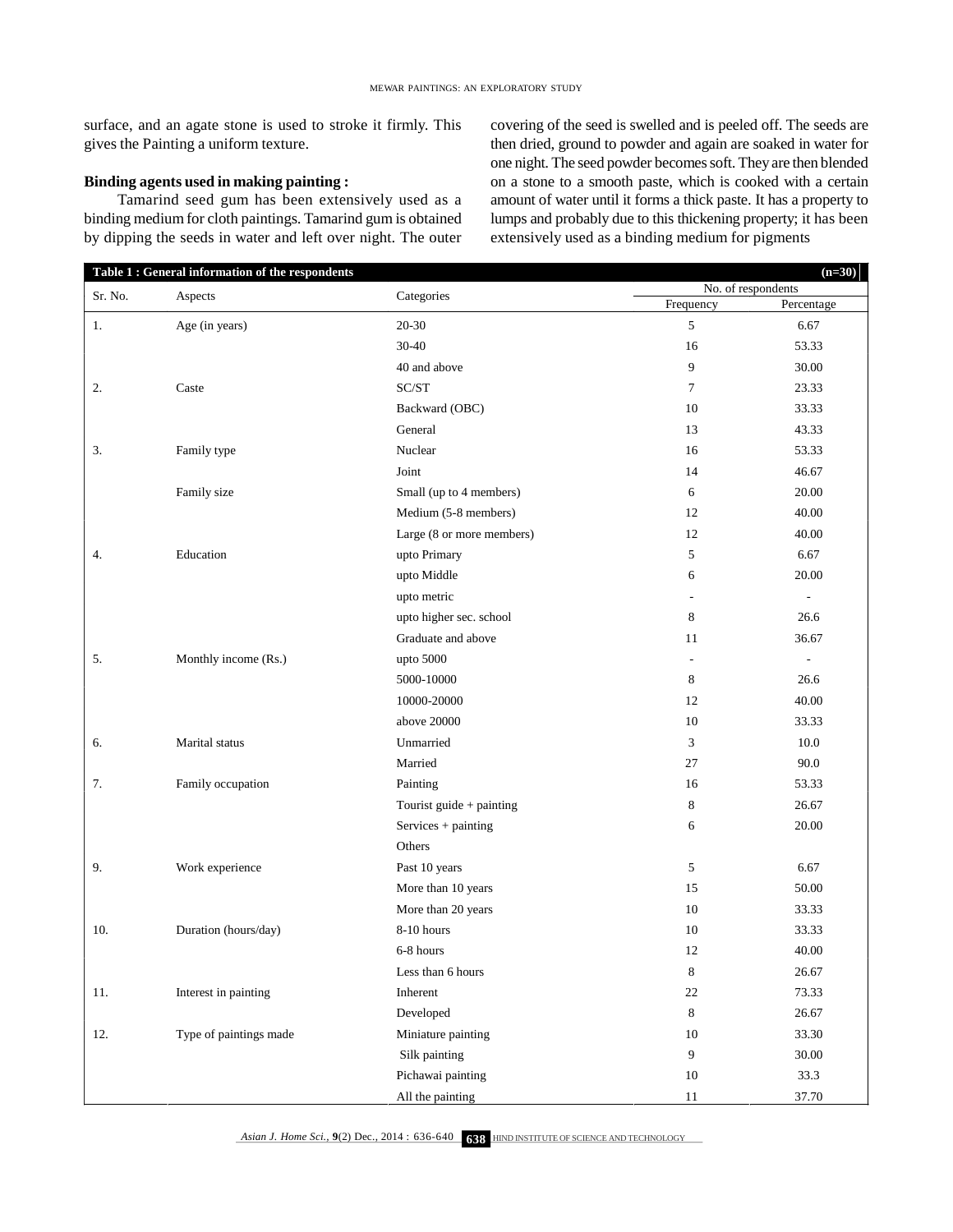## **Pigments used in making different types of painting :**

Cent per cent respondents reported that earlier mineral pigments, organic dyes, precious and real gold and silver powder were used. The majority of colours in the palette came from minerals or natural salts. Some minerals were obtained in fine powders, while others were found in stone, which had to be pulverized in fine dust to obtain colours. Gold as a substance recognized almost universally as a symbol of wealth and beauty, and was highly priced as a pigment by both artist and patrons Information collected on material used to prepare colour is documented below

- Red Lead *(Sindur* Orange)
- Kesari Saffron
- Ultramarine (*Lajword or Rajwarta*.).
- Indigo (*Neel*)
- Azurite (*Asmani or Halka Neela*)
- Malachite (*Dana farang*)
- Tere Verte (*Haradhawa*) Green Earth.
- Vermilion or Cinnabar (*Hingl*u)
- Verdigris (*Zangal*)
- Yellow Ochre (*Ramraj, Rav Sena*).
- Indian Yellow (*Piyori*).
- White (*Safeda*).
- Red ochre or red earth (*Geru or Hirmich*)
- Orpiment or King's Yellow (*Harital or Pilo*)
- Black (*Siyahi*) made from lampblack, charcoal black and graphite.

But now a day's artisans are using the readymade colours being low cost, readily available and easy to use and very few artisans are using the handmade traditional natural pigments to obtain the colours.

### **Physical problems faced by the artisans :**

The researcher tried to identify the physical problems faced by respondents. Ninety per cent respondents revealed that problem of eye irritation persist while repeatedly working in dim light when there is more work pressure.

Table shows that most of the respondents faced eye irritation and itching during painting work followed by wrist pain (60%). Other common problems were head ache (50%)

| Table 2: Physical problems faced while doing mewar painting<br>$(n=30)$ |                            |           |            |  |  |
|-------------------------------------------------------------------------|----------------------------|-----------|------------|--|--|
| Sr.<br>No.                                                              | Physical problem           | Frequency | Percentage |  |  |
| 1.                                                                      | Eye irritation and itching | 27        | 90.0       |  |  |
| 2.                                                                      | Wrist pain                 | 18        | 60.0       |  |  |
| 3.                                                                      | Head ache                  | 15        | 50.0       |  |  |
| 4.                                                                      | Back pain                  | 20        | 66.66      |  |  |
| 5.                                                                      | Finger pain                | 08        | 26.67      |  |  |
| 6.                                                                      | Shoulder pain              | 06        | 6.67       |  |  |
| 7.                                                                      | Body ache                  | 9         | 30.0       |  |  |
| 8.                                                                      | Skin allergy on hands      | 15        | 50.0       |  |  |



and finger pain (26.67%). Half of the respondents also faced skin allergy on hand it may be due to use of synthetic colours or washing of hands repeatedly and frequently by soap.

Two third of the respondents faced back pain. Back pain may be because of muscle get tight as a result of their restricted movement when the person sits in flexed position with hip bent this part of muscle on the front of the hip is in shortened position and muscle on the back of hip in lengthened position, over the time can result in muscle imbalance with shortened muscle becoming tight and lengthened muscle becoming weak. Many respondent gets poor posture with forward rounded shoulders as observed during data collection. The respondents also felt stiffness in neck, back, and joints due to prolong sitting in poor posture.

Cent per cent of respondents revealed their dissatisfaction with the market demand of Painting. Painting work, like many forms of art, is gradually losing its grace and demands. As most of the Painting are made on order and demand of the customers for export purpose, the domestic requirement of these paintings is limited to a particular strata of the society. Hence, there is need to revive this beautiful craft before it lose its glory.

## **Conclusion :**

Thus, it can be concluded that most of the artisans were in age group of 30-35 years. Regarding family structure and education, most of the artisans were graduate and living in joint family, their monthly income ranged between Rs. 10,000- 20,000. Majority of the respondents were found to be associated with this craft from more than 10 years. As far as all the respondents accepted that painting is their ancestral work. They spent more than work 8-10 hours per day for painting. Almost all the respondents reported that earlier only natural pigment colours were used but due to tedious process of making natural colour most of artisans are using readymade coulours available in market. Major problem faced by them were eye irritation, back ache, neck ache, shoulder ache, wrist and skin allergies.

*Asian J. Home Sci.,* 9(2) Dec., 2014 : **636-640 639** HIND INSTITUTE OF SCIENCE AND TECHNOLOGY